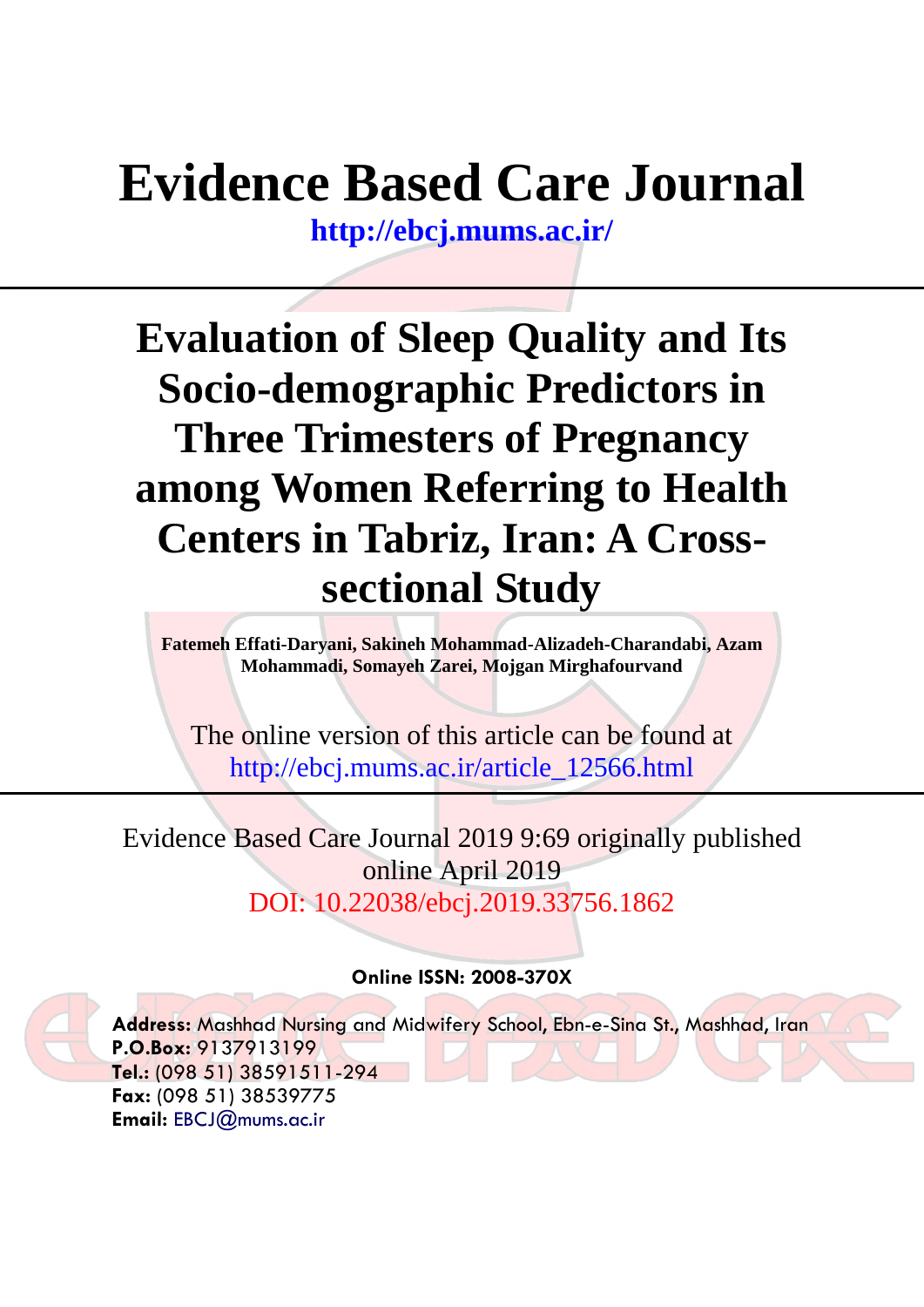

**Evidence Based Care Journal** 

Short Report



### **Evaluation of Sleep Quality and Its Socio-demographic Predictors in Three Trimesters of Pregnancy among Women Referring to Health Centers in Tabriz, Iran: A Cross-sectional Study**

Fatemeh Effati-Daryani<sup>1</sup>, Sakineh Mohammad-Alizadeh-Charandabi<sup>2</sup>, Azam Mohammadi<sup>3</sup>, Somayeh Zarei<sup>4</sup>, Mojgan Mirghafourvand<sup>5\*</sup>

**Received**: 18/08/2018 **Accepted**: 18/03/2019

Evidence Based Care Journal, 9 (1): 69-76

#### **Abstract**

This study aimed to determine sleep quality and its socio-demographic predictors regarding three trimesters of pregnancy. This cross-sectional study was conducted on 605 pregnant women referred to health centers in Tabriz, Iran, using a two-stage cluster sampling method. Data were collected using socio-demographic characteristics questionnaire and the Pittsburgh Sleep Quality Index. The mean $\pm$ SD of the total sleep quality scores were estimated at 5.22 $\pm$ 2.52, 5.82 $\pm$ 3.07, 8.60 $\pm$ 3.03, and  $6.56\pm3.24$  in the first, second, and third trimester, and during the whole pregnancy, respectively. Moreover, the study results showed that 81 (40.1%), 105 (53.0%), 172 (83.9%), and 358 (59.2%) mothers experienced sleep disorder in the first, second, and third trimester, and during the whole pregnancy, respectively. According to the results of this study, sleep quality predictors may help health providers identify high-risk pregnant women in terms of sleep disorder to provide them with appropriate interventional programs.

**Keywords:** Iran, Pregnancy, Sleep

\*Corresponding author, Email[: mirghafourvand@gmail.com](mailto:mirghafourvand@gmail.com)

<sup>1.</sup> Instructor, Reproductive Health Research Center, Midwifery Department, Faculty of Nursing and Midwifery, Urmia University of Medical Sciences, Urmia, Iran

<sup>2.</sup> Professor, Midwifery Department, Faculty of Nursing and Midwifery, Social Determinants of Health Research Center, Tabriz University of Medical Sciences, Tabriz, Iran.

<sup>3</sup> . Instructor, Midwifery Department, Saveh Faculty of Medical Sciences, Saveh, Iran

<sup>4.</sup> MSc at Midwifery, Shohadaye Qom Hospital, Qom University of Medical Sciences, Qom, Iran

<sup>5.</sup> Associate Professor, Social Determinants of Health Research Center, Tabriz University of Medical Sciences, Tabriz, Iran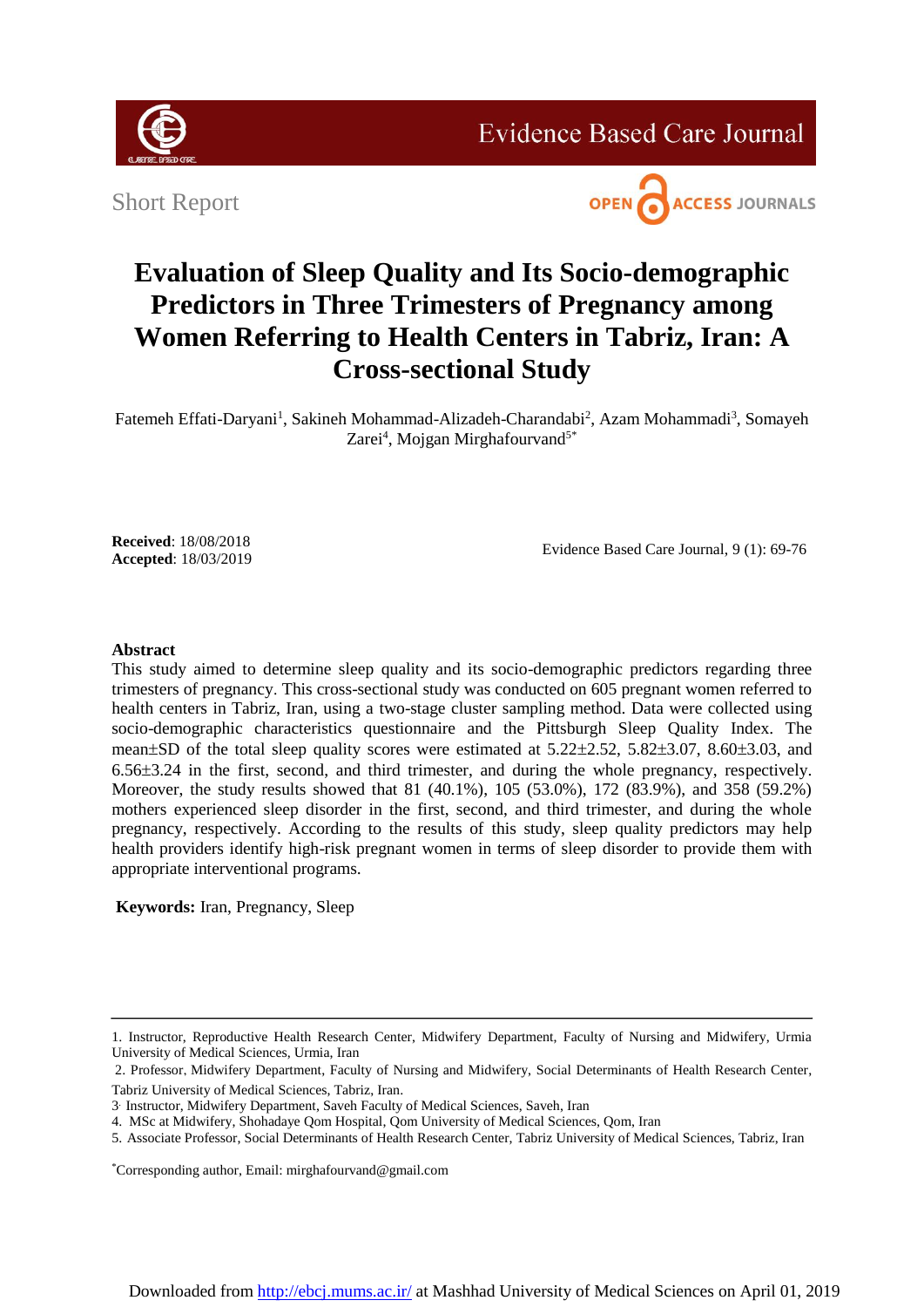#### **Introduction**

Pregnancy is a joyful event generally. Nevertheless, remarkable physical and emotional changes occur during pregnancy [\(1\)](#page-7-0). Even in uncomplicated pregnancies, physical and psychological changes associated with pregnancy can change women's ability and function in their various roles and ultimately affect their quality of life [\(2\)](#page-7-1).

Sleep disorder is a common complaint during pregnancy that can affect physiological, hormonal, vascular, and metabolic changes, including endocrine changes, such as increased progesterone, prolactin levels, and fetal size and movements, bladder distension, aperture rise, stomach discomfort, nausea, and temperature fluctuations [\(3\)](#page-7-2). In addition, pregnant women reported that sleep disorders, especially in the third trimester, was caused by nausea, back pain, frequent urination, heartburn, leg cramps, shortness of breath, too much thinking, sadness, anxiety, and fear [\(4\)](#page-7-3).

Studies showed that 25% and 75% of women in the first and third trimester of pregnancy experience sleep disorder, respectively [\(5\)](#page-7-4). Despite the presence of low-cost and safe treatments [\(6\)](#page-7-5), the prevalence of sleep disorder is probably high. The reason is that it is often considered a natural change in pregnancy or it is believed that there is no treatment for it; therefore, its treatment is not considered to be important [\(7\)](#page-7-6).

The effect of sleep deprivation on women's function during pregnancy is widely varied. Sleep disorders affect some women catastrophically, whereas it has no significant influences on others [\(8\)](#page-7-7). Poor sleep quality during pregnancy may increase the symptoms of depression in the last weeks of pregnancy [\(9\)](#page-7-8). There are also reports on poor sleep quality and its association with adverse pregnancy outcomes, including preterm labor, labor length, and birth weight [\(10\)](#page-7-9).

In several studies, many factors are reported as predictors of sleep quality, including gestational age [\(11\)](#page-7-10), education and economic level, number of pregnancies, number of children, different pregnancy trimesters, age of mother [\(12\)](#page-8-0), occupational status of pregnant mothers [\(13\)](#page-8-1), acceptance of fetal gender by the family [\(14\)](#page-8-2), husband's job [\(9\)](#page-7-8) and residency in a rental home [\(9\)](#page-7-8). These studies have often been conducted in other countries; however, a review of the medical database shows that no study has been conducted on sleep quality and different trimesters of pregnancy in Iran. Moreover, there is no exact statistics on the prevalence of sleep disorders and the predictors of sleep quality during different trimesters of pregnancy in Iran. A meta-analysis suggests future research should examine various factors underlying poor sleep quality during this period [\(15\)](#page-8-3).

In one study, it is concluded that a better understanding of the sleep quality predictors among pregnant women helps identify high-risk groups. In addition, it focused on interventional programs to be applied to these groups [\(16\)](#page-8-4).

Given the high prevalence of sleep disorder and its adverse effects on pregnancy and childbirth process, this study aimed to determine sleep quality and its socio-demographic predictors regarding three trimesters of pregnancy among pregnant women referring to health centers in Tabriz, Iran. In this regard, healthcare professionals, such as midwives, should provide pregnant women with appropriate sleep counseling and incorporate a supportive model of sleep-related prenatal care during the whole pregnancy. In doing so, they prevent and treat sleep disorders regarding the date of pregnancy.

#### **Methods**

This cross-sectional study was conducted on 605 pregnant women referred to health centers and bases in Tabriz, Iran, between February 2015 and May 2016. The sample size was determined based on the following criteria: the confidence interval of 95%, prevalence rates of 25%, 50%, and 75% for sleep disorder in the first, second, and third trimester, respectively [\(5\)](#page-7-4), error accepted around the ratio (d) of 0.1, and the design effect of 2. As a result, the estimated sample sizes for the first and third trimester were 145 and 193 for the second trimester.

The inclusion criteria in the study were: 1) residency in Tabriz, 2) low-risk singleton pregnancy, 3) living with husband at the time of the study, 4) access to phone calls, and 5) no night shift.

The data were collected using a socio-demographic characteristics questionnaire and the Pittsburgh Sleep Quality Index (PSQI). Socio-demographic characteristics questionnaire includes items on the mother's age [\(17\)](#page-8-5), height, weight [\(18\)](#page-8-6), education level [\(12\)](#page-8-0), and occupational status [\(13\)](#page-8-1). Moreover, it elicited information about husband's education level, job, income adequacy [\(12\)](#page-8-0), along with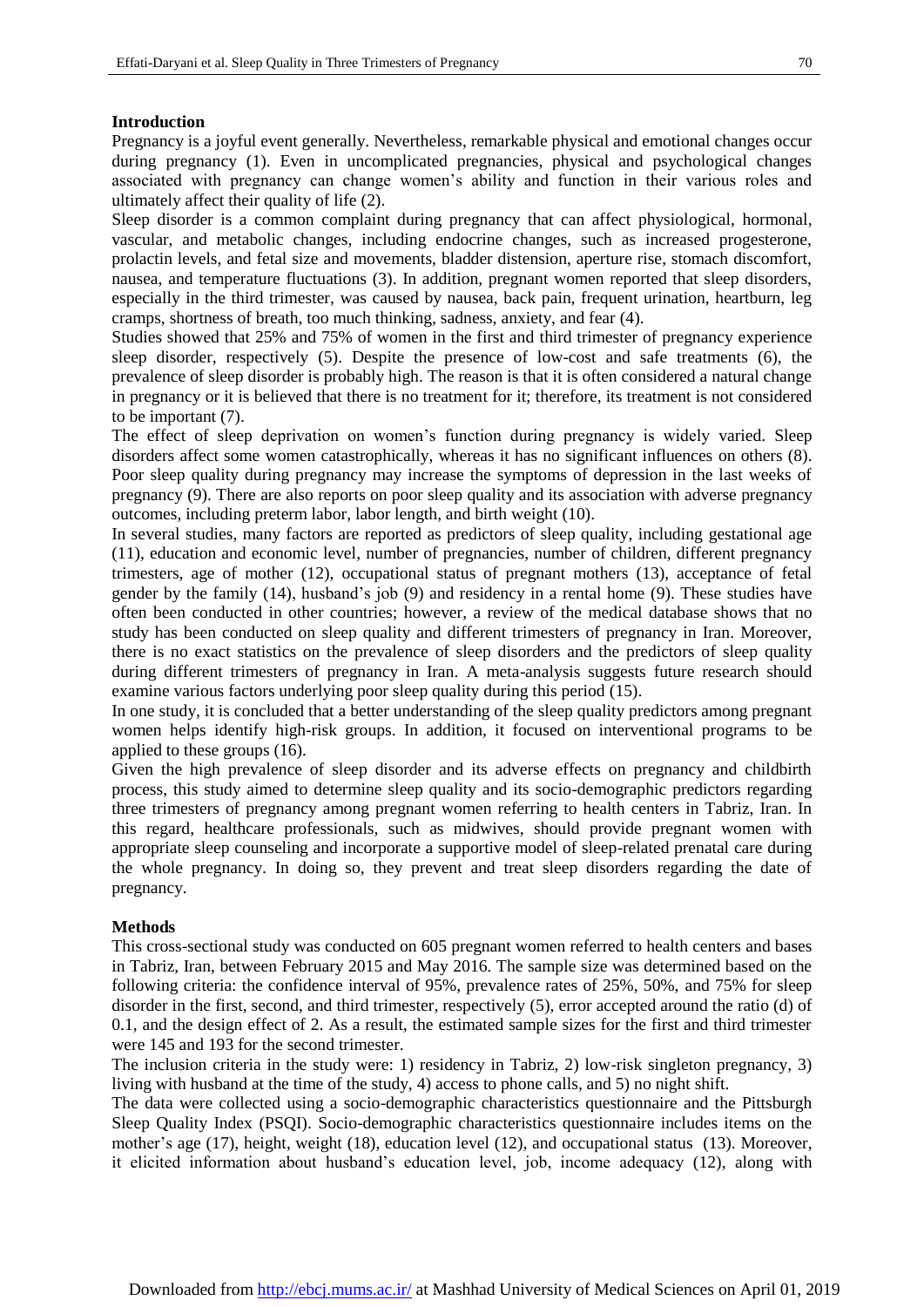abortion history, fetal gender based on ultrasound, and the parent's interest in the fetal gender [\(14\)](#page-8-2). The validity of this questionnaire was confirmed through the face and content validity.

The PSQI is a self-report questionnaire that assesses sleep quality during the last 4 weeks. This questionnaire investigates seven components, including subjective sleep quality, sleep latency, sleep duration, habitual sleep efficiency, sleep disturbances, use of sleeping medications, and daytime dysfunction. The scores for each scale in this questionnaire range from 0 to 3. The sum of the mean scores for these seven components makes the total score of the questionnaire ranging from 0 to 21. The higher the score is, the lower the sleep quality will be. A total score above 5 indicates poor sleep quality.

The reliability of this questionnaire was estimated at 0.83 and the questionnaire developers confirmed the appropriate level of this instrument with a sensitivity and specificity of 89.6% and 86.5%, respectively, in the experimental group, compared to the control one [\(19\)](#page-8-7). In addition, this questionnaire was employed in a study conducted on pregnant women in Tabriz, Iran [\(9,](#page-7-8) [20\)](#page-8-8).

In this study, the reliability was confirmed through the internal consistency, and Cronbach's alpha was estimated at 0.84. The sampling was performed through a two-stage cluster sampling method. At first, one-third of all 60 health centers and 25 health bases were randomly selected using the website www.random.org. Then, the list of eligible pregnant women was prepared for each selected center or bases.

Subsequently, a relative number of samples for each center and bases was calculated and randomly determined. The selected pregnant women were contacted by phone and invited to participate in the study. After the visit, the participants were first evaluated in terms of demographic information and inclusion and exclusion criteria. If the participants met the inclusion criteria, they would be provided with comprehensive information about the reasons to conduct the research, the research benefits and results, the confidentiality of the information, and the research process.

Finally, 202, 198, and 205 pregnant women completed the questionnaire during the first, second, and third trimester of pregnancy, respectively. The study protocol was approved by the Ethics Committee of Tabriz University of Medical Sciences, Tabriz, Iran (Code: Tbzmed.Rec.1392.244). Informed written consent was obtained from all participants. Moreover, the confidentiality of the data and their anonymity, along with the objectives of the study and the way to access the results were emphasized within this

Data were analyzed in SPSS software (Version 21) through descriptive statistics including frequency, percentage, mean, and standard deviation, to describe the participants' socio-demographic characteristics and sleep quality. Normality of quantitative data was measured using Skewness and Kurtosis. Furthermore, one-way ANOVA was utilized to compare the total sleep quality score regarding three trimesters of pregnancy. Furthermore, bivariate tests, including independent t-test, and one-way ANOVA were used to determine the relationship between sleep quality and sociodemographic characteristics. Finally, the independent variables with a p-value of less than 0.05 in bivariate tests were entered into the multiple linear regression model.

#### **Results**

In total, 605 pregnant women were studied from February 2015 to May 2016. The mean $\pm$ SD age and BMI of the participants were  $27.08\pm5.18$  years and  $23.89\pm4.04$  kg/m<sup>2</sup>, respectively. With regard to the education level, about half of the participants  $(47.4\%$ ,  $n=287)$  were under diploma and the other half (52.6%, n=318) had a diploma and academic degree. In terms of the occupational status, about 90% of the respondents were housewives ( $n=547$ ). About half of the participants' spouses ( $47.3\%$ ,  $n=286$ ) were under diploma and the rest (52.7%, n=319) had a diploma and academic degree.

In terms of the residency status, about one-third of the participants (30.4%, n=184) lived in their personal home and 39 % of them  $(n=236)$  lived in a rental home. About two thirds  $(60.3\% , n=125)$ reported earning relatively adequate family income. According to ultrasound scans, 45% (n=272) of the fetuses were male and  $90.6\%$  of the mothers (n=548) and 88.9% of the fathers (n=538) were satisfied with the fetal gender (Table 1).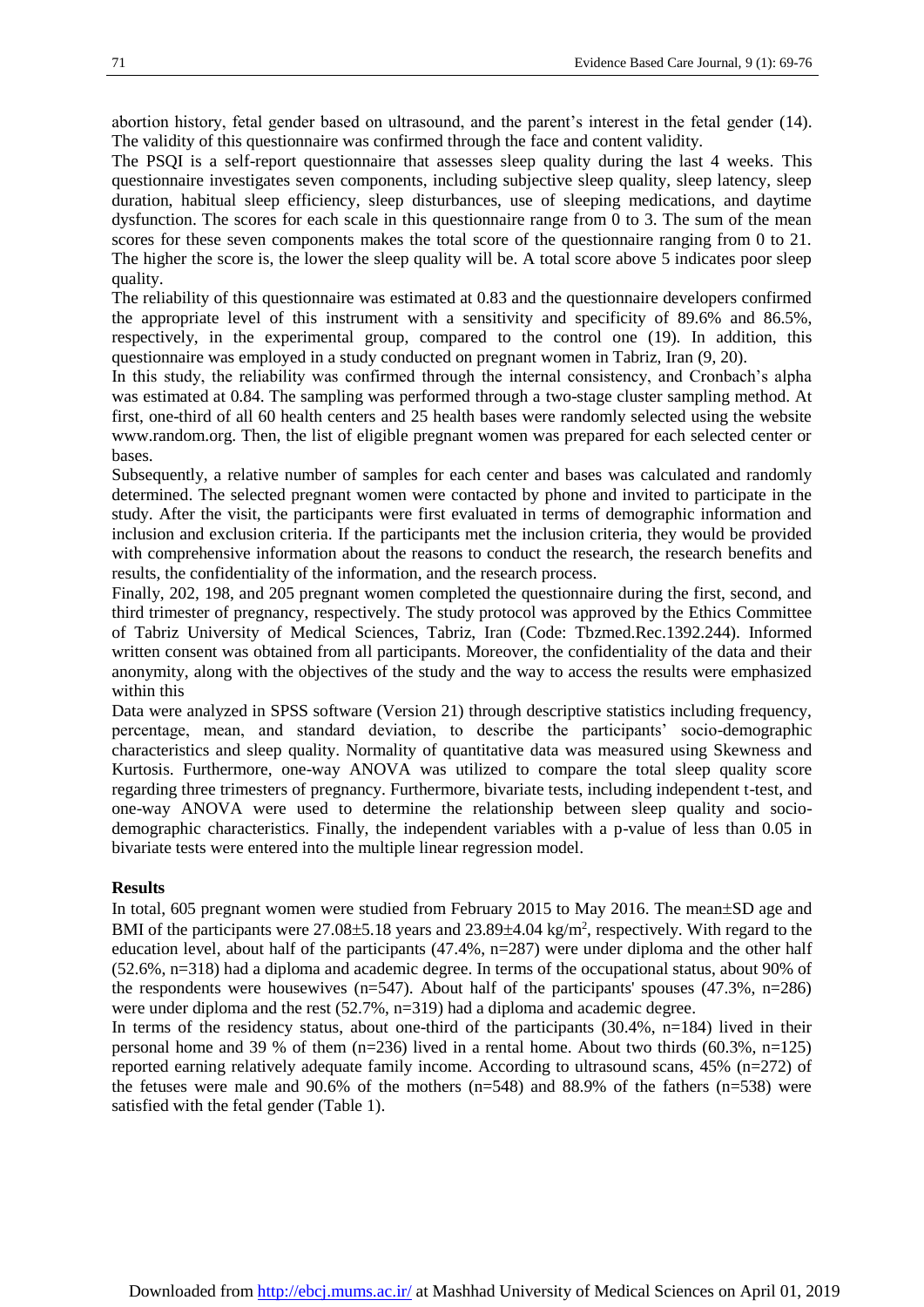| First<br>trimester<br>Number $(\%)^*$ | Second trimester<br>Number $(\%)^*$              | Third<br>trimester<br>Number $(\%)^*$                                                                                   | Characteristic                                 | First<br>trimester<br>Number $(\%)^*$                     | Second<br>trimester<br>Number (%)*                                                                      | Third trimester<br>Number $(\%)^*$                                            |
|---------------------------------------|--------------------------------------------------|-------------------------------------------------------------------------------------------------------------------------|------------------------------------------------|-----------------------------------------------------------|---------------------------------------------------------------------------------------------------------|-------------------------------------------------------------------------------|
| $n = 202$                             | $n=198$                                          | $n = 205$                                                                                                               |                                                | $n = 202$                                                 | $n=198$                                                                                                 | $n = 205$                                                                     |
|                                       | Body mass index $(kg/m2)$                        |                                                                                                                         |                                                |                                                           |                                                                                                         |                                                                               |
| $27.86\pm(5.15)$                      | $27.20\pm(5.68)$                                 | $26.18\pm(4.54)$                                                                                                        | Mean±SD**                                      | 24.87±4.33                                                | 23.89±4.01                                                                                              | $22.91 \pm 3.51$                                                              |
|                                       |                                                  |                                                                                                                         | Pregnancy status                               |                                                           |                                                                                                         |                                                                               |
| 87(43.1)                              | 94 (47.5)                                        | 123(60.0)                                                                                                               | Wanted<br>pregnancy                            | 173 (85.6)                                                | 179 (90.4)                                                                                              | 186 (90.7)                                                                    |
| 43(21.3)                              | 60(30.3)                                         | 62(30.2)                                                                                                                | pregnancy                                      | 29 (14.4)                                                 | 19(9.6)                                                                                                 | 19(9.3)                                                                       |
| 72 (35.6)                             | 44 (22.2)                                        | 20(9.8)                                                                                                                 |                                                |                                                           |                                                                                                         |                                                                               |
|                                       |                                                  |                                                                                                                         | Illiterate                                     | $\overline{a}$                                            | $---$                                                                                                   | $---$                                                                         |
| $---$                                 | 4(2.00)                                          | $---$                                                                                                                   | Elementary<br>school                           | 33(16.3)                                                  | 24(12.1)                                                                                                | 29(14.1)                                                                      |
| 32 (15.8)                             | 28(14.1)                                         | 32(15.6)                                                                                                                | Secondary<br>school                            | 49 (24.3)                                                 | 47(23.7)                                                                                                | 48 (23.4)                                                                     |
| 28 (13.9)                             | 39 (19.7)                                        | 37(18.0)                                                                                                                | High school                                    | 12(5.9)                                                   | 25(12.6)                                                                                                | 19(9.3)                                                                       |
| 31(15.3)                              | 21(10.6)                                         | 35(17.1)                                                                                                                | Diploma                                        | 45(22.3)                                                  | 50(25.3)                                                                                                | 68 (33.2)                                                                     |
| 61(30.2)                              | 54 (27.3)                                        | 42(20.5)                                                                                                                | University                                     | 63 (31.2)                                                 | 52(26.3)                                                                                                | 41 $(20.0)$                                                                   |
| 50(24.8)                              | 52(26.3)                                         | 59 (28.8)                                                                                                               | Husband's Job                                  |                                                           |                                                                                                         |                                                                               |
|                                       |                                                  |                                                                                                                         | Clerk                                          | 51(25.2)                                                  | 49 (24.7)                                                                                               | 25(12.2)                                                                      |
| 183 (90.6)                            | 169 (85.4)                                       | 195 (95.1)                                                                                                              | Worker                                         | 40(19.8)                                                  | 63 (31.8)                                                                                               | 67(32.7)                                                                      |
| 11(5.4)                               | 23(11.6)                                         | ---                                                                                                                     | Shopkeeper                                     | 18(8.9)                                                   | 20(10.1)                                                                                                | 34(16.6)                                                                      |
| 8(4.0)                                | 6(3.0)                                           | 10(4.9)                                                                                                                 | Others <sup>****</sup>                         | 91(45.0)                                                  | 63 (31.8)                                                                                               | 79 (38.5)                                                                     |
|                                       |                                                  |                                                                                                                         | Abortion history                               | 47(23.3)                                                  | 41(20.7)                                                                                                | 24(11.7)                                                                      |
| 63 (31.2)                             | 62 (31.3)                                        | 59 (28.8)                                                                                                               | Sufficiency of income for expenses             |                                                           |                                                                                                         |                                                                               |
| 74 (36.6)                             | 71(35.9)                                         | 91 (44.4)                                                                                                               | Completely<br>Sufficient                       | 44(21.8)                                                  | 49 (24.7)                                                                                               | 32(15.6)                                                                      |
| 63 (31.2)                             | 55 (27.8)                                        | 53 (25.9)                                                                                                               | Fairy<br>sufficient                            | 119 (58.9)                                                | 112(56.6)                                                                                               | 134 (65.4)                                                                    |
| $ -$                                  | 5(2.5)                                           | 1(0.5)                                                                                                                  | Insufficie<br>nt                               | 39(19.3)                                                  | 37(18.7)                                                                                                | 39 (19.0)                                                                     |
| 2(1.0)                                | 5(2.5)                                           | 1(0.5)                                                                                                                  | Fetal gender                                   |                                                           |                                                                                                         |                                                                               |
|                                       |                                                  |                                                                                                                         | Female                                         |                                                           | 71 (35.9)                                                                                               | 105(51.2)                                                                     |
|                                       |                                                  |                                                                                                                         |                                                |                                                           | 111(56.1)                                                                                               | 100(48.8)                                                                     |
|                                       |                                                  |                                                                                                                         |                                                |                                                           |                                                                                                         | $\overline{a}$                                                                |
| Yes                                   |                                                  |                                                                                                                         |                                                |                                                           |                                                                                                         | $- - -$                                                                       |
|                                       |                                                  |                                                                                                                         |                                                |                                                           |                                                                                                         | $---$<br>$\sim$ $\sim$ $\sim$                                                 |
|                                       | 178 (88.1)<br>24(11.9)<br>171 (84.8)<br>31(15.3) | Woman's interest in fetal gender<br>185 (93.4)<br>13(6.6)<br>Spouse's interest in fetal gender<br>181 (91.4)<br>17(8.6) | 185 (90.2)<br>20(9.8)<br>186 (90.7)<br>19(9.3) | Unwanted<br>Male<br>Unknown<br>$---$<br>$---$<br>$\cdots$ | Husband's Education level<br>43(21.3)<br>61(30.2)<br>98 (48.5)<br>$---$<br>$  -$<br>$\qquad \qquad - -$ | 16(8.1)<br>$\overline{a}$<br>$\scriptstyle\cdots$ .<br>$\scriptstyle\cdots$ . |

**Table 1. Socio-demographic characteristics of the participants (n= 605)**

\*Valid percent has been reported in all the variables because of missed data.

\*\*All data indicate the number (percent) unless they have been specified.

\*\*\* Others indicate residence in the relative house and corporate house.

\*\*\*\*\* Other includes occupations, such as building painter and farmer.

The mean $\pm$ standard deviation of the total sleep quality scores were 5.22 $\pm$ 2.52, 5.82 $\pm$ 3.07, 8.60 $\pm$ 3.03, and 6.56 $\pm$ 3.24 in the first, second, and third trimester, and during the whole pregnancy ranged from 0 to 21, respectively. According to the results obtained from one-way ANOVA, there was also a significant difference between the different trimesters and total sleep quality scores (P<0.001). Moreover, in the first, second, and third trimester, and during the whole pregnancy, the mean $\pm SD$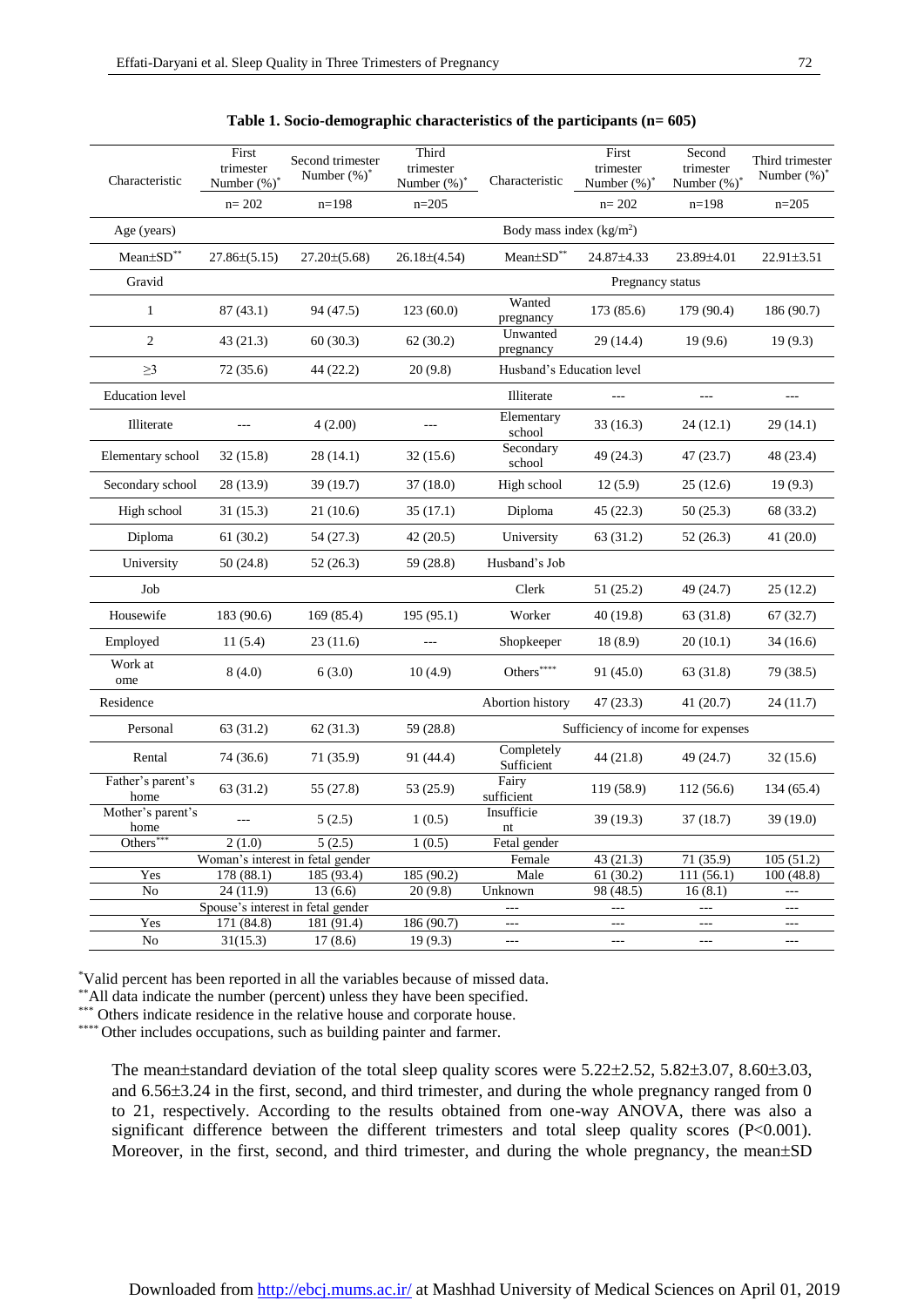scores of the component of subjective sleep quality were  $0.84\pm0.69$ ,  $0.94\pm0.79$ ,  $1.88\pm0.79$ , and  $1.23\pm0.89$ , respectively.

In addition, with regard to the same period, the mean $\pm SD$  scores of the component of sleep latency were  $1.22\pm0.94$ ,  $1.32\pm0.96$ ,  $1.93\pm0.96$ , and  $1.50\pm0.96$ . In addition, the mean $\pm$ SD scores of the component of sleep duration were  $0.33\pm0.72$ ,  $0.36\pm0.75$ ,  $0.34\pm0.74$ , and  $0.35\pm0.74$ . The mean $\pm$ SD scores of the component of sleep disturbances were estimated at  $1.21 \pm 0.56$ ,  $1.33 \pm 0.56$ ,  $1.91 \pm 0.5$ , 1 and  $1.49\pm0.62$ . The mean $\pm$ SD scores of the component of the use of sleeping medications were obtained at  $0.02\pm0.14$ ,  $0.04\pm0.18$ ,  $0.00\pm0.00$ , and  $0.02\pm0.13$ . The mean $\pm$ SD scores of the component of daytime dysfunction were  $1.10 \pm 0.74$ ,  $1.27 \pm 0.73$ ,  $1.98 \pm 0.78$ , and  $1.46 \pm 0.84$ .

The study results also showed that 81 (40.1%), 105 (53.0%), and 358 (59.2%), 172 (83.9%) of mothers had sleep disorders in the first, second, and third trimester, and during the whole pregnancy, respectively.

According to the bivariate test results, there was a significant correlation between the total sleep quality scores in the first trimester and the mother's age  $(P=0.007)$ , education level  $(P=0.008)$ , occupational status and interest in current pregnancy (P=0.001), and fetal gender on the basis of ultrasound scans (P=0.04).

With respect to the multiple linear regression model by adjusting the other variables, a significant association was observed between total sleep quality scores and variables, such as mother's age, education level, job and interest in the current pregnancy, and fetal gender in the first trimester. This association was able to predict 19.5% of sleep quality variance among pregnant women in the first trimester.

Meanwhile, based on the bivariate test results, there was no significant difference between the total sleep quality scores and socio-demographic characteristics in the second trimester  $(P<0.05)$ . Furthermore, a significant correlation was observed between the total sleep quality scores and body mass index  $(P< 0.001)$ , education  $(P= 0.004)$ , husband's occupation  $(P= 0.01)$ , and the number of pregnancy  $(P=0.007)$  in the third trimester.

With regard to the multiple linear regression model by adjusting the other variables, there was a significant relationship between the total sleep quality scores and the variables, such as BMI, and husband's education level and occupation. This relationship was able to predict 19.1% of sleep quality variance among pregnant women in the third trimester.

According to the bivariate test results, the total sleep quality scores were significantly correlated with gestational age  $(P<0.001)$ , place of residence  $(P=0.01)$ , and fetal gender based on ultrasound scans (P<0.001) during the whole pregnancy, regardless of the pregnancy trimesters. With regard to the

|                           |                        |                   | on the bivariate test and multiple miear regression model |                                           |       |  |  |  |
|---------------------------|------------------------|-------------------|-----------------------------------------------------------|-------------------------------------------|-------|--|--|--|
| Variables                 | Bivariate test results |                   |                                                           | Multivariate linear regression<br>results |       |  |  |  |
|                           | Mean $\pm SD$          | P                 |                                                           | $\beta$ (95% CI)                          | P     |  |  |  |
| First trimester $(n=202)$ |                        |                   |                                                           |                                           |       |  |  |  |
| Age                       |                        | $0.007^*$         | Age                                                       |                                           |       |  |  |  |
| ${<}18$                   | $3.0 \pm 0.6$          |                   | < 18                                                      | $0.3$ (-2.6 to 3.1)                       | 0.80  |  |  |  |
| 18-25                     | $4.8 \pm 2.5$          |                   | 18-25                                                     | $0.9$ (-0.4 to 2.3)                       | 0.18  |  |  |  |
| $25 - 30$                 | $5.7 \pm 2.5$          |                   | $25 - 30$                                                 | $1.9(0.6 \text{ to } 3.2)$                | 0.005 |  |  |  |
| >30                       | $4.2 \pm 2.3$          |                   | >30                                                       | Reference                                 |       |  |  |  |
|                           | <b>Education</b> level |                   |                                                           | <b>Education</b> level                    |       |  |  |  |
| Elementary<br>school      | $5.8 \pm 2.8$          |                   | Elementary school                                         | $-0.2$ ( $-1.4$ to 0.9)                   | 0.66  |  |  |  |
| Secondary<br>school       | $5.7 \pm 2.3$          |                   | Secondary school                                          | $-1.7$ ( $-2.9$ to $-0.6$ )               | 0.002 |  |  |  |
| High school               | $3.9 \pm 2.8$          |                   | High school                                               | $-0.6$ ( $-1.5$ to 0.3)                   | 0.19  |  |  |  |
| Diploma                   | $5.0 \pm 2.1$          |                   | Diploma                                                   | $0.3$ ( $-1.6$ to $1.2$ )                 | 0.89  |  |  |  |
| University                | $5.7 \pm 2.4$          |                   | University                                                | Reference                                 |       |  |  |  |
| Job                       |                        | $0.005^{\dagger}$ | Job                                                       |                                           |       |  |  |  |
| Housewife                 | $5.2 \pm 2.5$          |                   | Housewife                                                 | $1.8(0.3 \text{ to } 3.3)$                | 0.01  |  |  |  |

**Table 2. Relationship of socio-demographic characteristics with sleep quality in pregnant women based on the bivariate test and multiple linear regression model**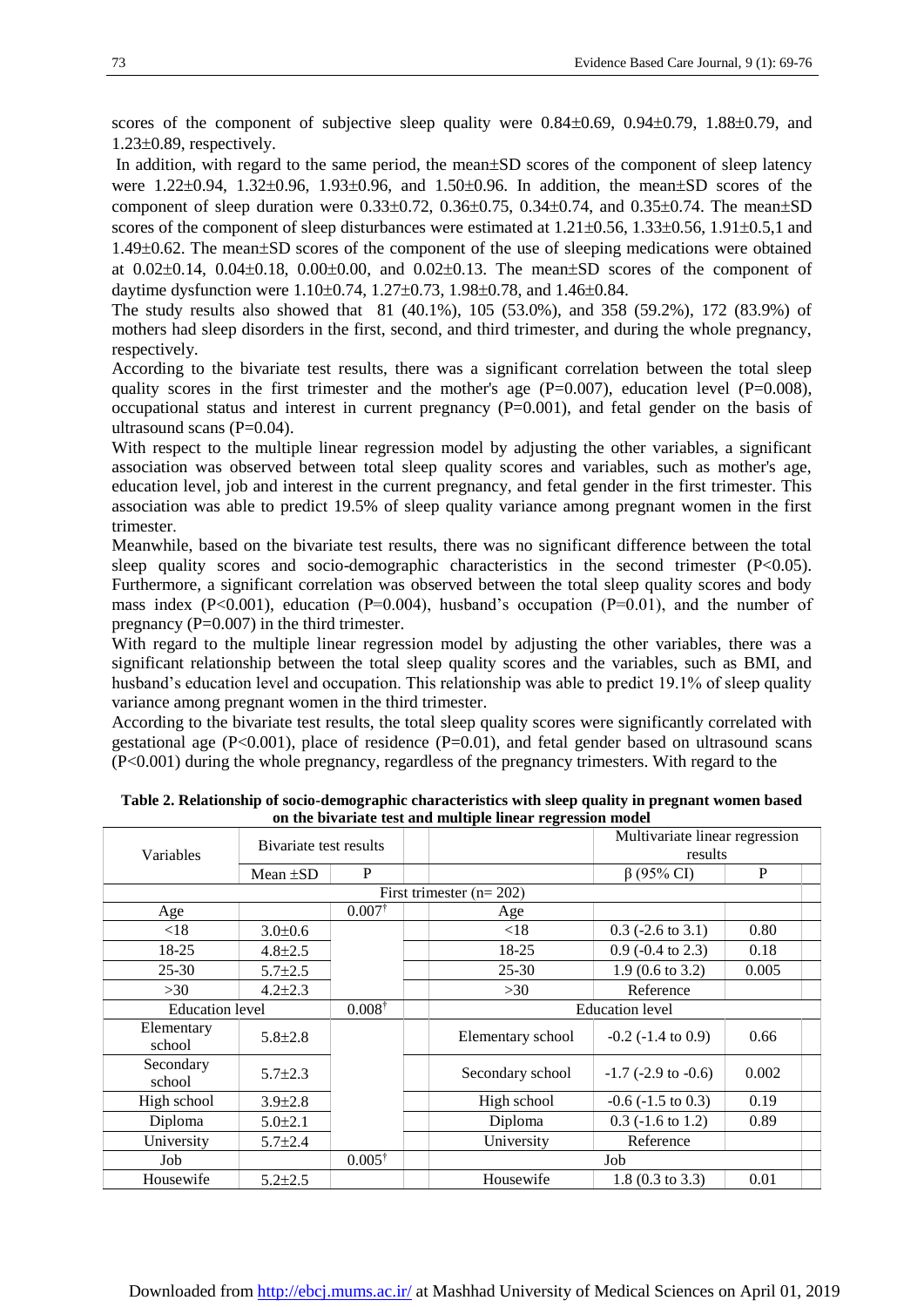| Employed                                                                                                       | $7.0 \pm 3.2$  |                        | Employed                  | $3.3(1.1 \text{ to } 5.5)$             | 0.004   |  |
|----------------------------------------------------------------------------------------------------------------|----------------|------------------------|---------------------------|----------------------------------------|---------|--|
| Work at home                                                                                                   | $11.0 + 4.2$   | $0.001*$               | Work at home              | Reference                              |         |  |
| Pregnancy status                                                                                               |                |                        |                           | Pregnancy status                       |         |  |
| Wanted                                                                                                         | $5.4 \pm 2.6$  |                        | Wanted pregnancy          | $1.8(0.9 \text{ to } 2.8)$             | < 0.001 |  |
| pregnancy                                                                                                      |                |                        |                           |                                        |         |  |
| Unwanted                                                                                                       | $4.0 \pm 1.8$  |                        | Unwanted pregnancy        | Reference                              |         |  |
| pregnancy                                                                                                      |                |                        |                           |                                        |         |  |
| Fetal gender                                                                                                   |                | $0.04^{\dagger}$       | Fetal gender              |                                        |         |  |
| Male                                                                                                           | $5.6 \pm 2.5$  |                        | Male                      | $0.7$ (-0.2 to 1.5)                    | 0.11    |  |
| Female                                                                                                         | $5.7 \pm 3.0$  |                        | Female                    | 1.6 (0.7 to 2.4)                       | < 0.001 |  |
| Unknown                                                                                                        | $4.8 \pm 2.2$  |                        | Unknown                   | Reference                              |         |  |
| Third trimester $(n=205)$<br>$< 0.001^{\dagger}$<br>Body Mass Index ( $kg/m2$ )<br>Body Mass Index ( $kg/m2$ ) |                |                        |                           |                                        |         |  |
| <19.8                                                                                                          | $7.1 + 1.7$    |                        | <19.8                     | $-3.0$ ( $-4.8$ to $-1.1$ )            | 0.001   |  |
| 19.8-26                                                                                                        |                |                        |                           |                                        |         |  |
|                                                                                                                | $8.4 + 3.1$    |                        | 19.8-26                   | $-1.5$ ( $-3.2$ to 0.1)                | 0.06    |  |
| 26-29                                                                                                          | $11.0 \pm 3.1$ |                        | 26-29                     | $0.8$ ( $-1.2$ to $2.8$ )<br>Reference | 0.41    |  |
| $>30$                                                                                                          | $10.6 \pm 1.7$ |                        | $>30$                     |                                        |         |  |
| <b>Education</b> level                                                                                         |                | $0.004^{\dagger}$      |                           | <b>Education</b> level                 |         |  |
| Elementary<br>school                                                                                           | $9.5 \pm 3.0$  |                        | Elementary school         | $1.0$ (-0.4 to 2.4)                    | 0.16    |  |
| Secondary<br>school                                                                                            | $7.7 \pm 3.1$  |                        | Secondary school          | $-0.5$ ( $-1.8$ to $0.7$ )             | 0.39    |  |
| High school                                                                                                    | $9.2 \pm 2.4$  |                        | High school               | $0.7$ (-0.5 to 2.0)                    | 0.26    |  |
| Diploma                                                                                                        | $9.4 \pm 3.8$  |                        | Diploma                   | $1.3(0.1 \text{ to } 2.4)$             | 0.03    |  |
| University                                                                                                     | $7.8 + 2.4$    |                        | University                | Reference                              |         |  |
| Husband's Job                                                                                                  |                | $0.01^{\dagger}$       | Husband's Job             |                                        |         |  |
| Clerk                                                                                                          | $8.8 + 3.1$    |                        | Clerk                     | $0.5$ (-0.7 to 1.8)                    | 0.41    |  |
| Worker                                                                                                         | $9.5 \pm 2.9$  |                        | Worker                    | $1.5(0.5 \text{ to } 2.4)$             | 0.003   |  |
| Shopkeeper                                                                                                     | $7.8 + 2.7$    |                        | Shopkeeper                | $0.1$ (-1.1 to 1.2)                    | 0.92    |  |
| Others <sup>®</sup>                                                                                            | $8.1 \pm 3.1$  |                        | Others*                   | Reference                              |         |  |
| Parity                                                                                                         |                | $0.007^{\dagger}$      | Parity                    |                                        |         |  |
| 1                                                                                                              | $8.2 \pm 2.9$  |                        | 1                         | $-1.0$ ( $-2.4$ to 0.5)                | 0.19    |  |
| $\overline{c}$                                                                                                 | $9.0 \pm 3.2$  |                        | $\overline{2}$            | $-1.2$ ( $-2.7$ to 0.3)                | 0.12    |  |
| $\geq$ 3                                                                                                       | $11.2 \pm 2.0$ |                        | $\geq$ 3                  | Reference                              |         |  |
|                                                                                                                |                |                        | Whole pregnancy $(n=605)$ |                                        |         |  |
| $< 0.001^{\dagger}$<br>Gestational age                                                                         |                |                        | Gestational age           |                                        |         |  |
| First trimester                                                                                                | $5.2 \pm 2.5$  |                        | First trimester           | $-3.0$ ( $-3.6$ to $-2.3$ )            | < 0.001 |  |
| Second trimester                                                                                               | $5.8 \pm 3.1$  |                        | Second trimester          | $-2.8$ $(-3.3$ to $-2.2)$              | < 0.001 |  |
| Third trimester                                                                                                | $8.6 + 3.0$    |                        | Third trimester           | Reference                              |         |  |
| Residence                                                                                                      |                | $0.01^{\dagger}$       | Residence                 |                                        |         |  |
| Personal                                                                                                       | $6.5 \pm 3.5$  |                        | Personal                  | $-3.6$ ( $-5.6$ to $-1.5$ )            | 0.001   |  |
| Rental                                                                                                         | $6.8{\pm}3.2$  |                        | Rental                    | $-3.5$ ( $-5.5$ to $-1.4$ )            | 0.001   |  |
| Mother's<br>parent's home                                                                                      | $8.2 \pm 3.0$  |                        | Mother's parent's<br>home | $-1.6$ ( $-4.7$ to 1.4)                | 0.28    |  |
| Father's parent's                                                                                              | $6.1 \pm 3.0$  |                        | Father's parent's         | $-3.9$ ( $-6.0$ to $-1.9$ )            | < 0.001 |  |
| home                                                                                                           |                |                        | home                      |                                        |         |  |
| Others**                                                                                                       | $9.4 \pm 2.3$  |                        | Others**                  | Reference                              |         |  |
| Fetal gender                                                                                                   |                | $\leq 0.001^{\dagger}$ | Fetal gender              |                                        |         |  |
| Male                                                                                                           | $6.6 \pm 3.3$  |                        | Male                      | $0.451$ (-0.3 to 1.2)                  | 0.22    |  |
| Female                                                                                                         | $7.3 \pm 3.2$  |                        | Female                    | $0.9$ (0.2 to 1.7)                     | 0.01    |  |
| Unknown                                                                                                        | $5.0 \pm 3.2$  |                        | Unknown                   | Reference                              |         |  |

\*Others include residence in relative's home and corporate houses.

\*\* Others include jobs, such as building painter and farmer.

First trimester: Adjusted R<sup>2</sup>= 0.195; Third trimester: Adjusted R<sup>2</sup>= 0.191; Whole of pregnancy: Adjusted R<sup>2</sup>= 0.228

† One-way ANOVA ‡T-test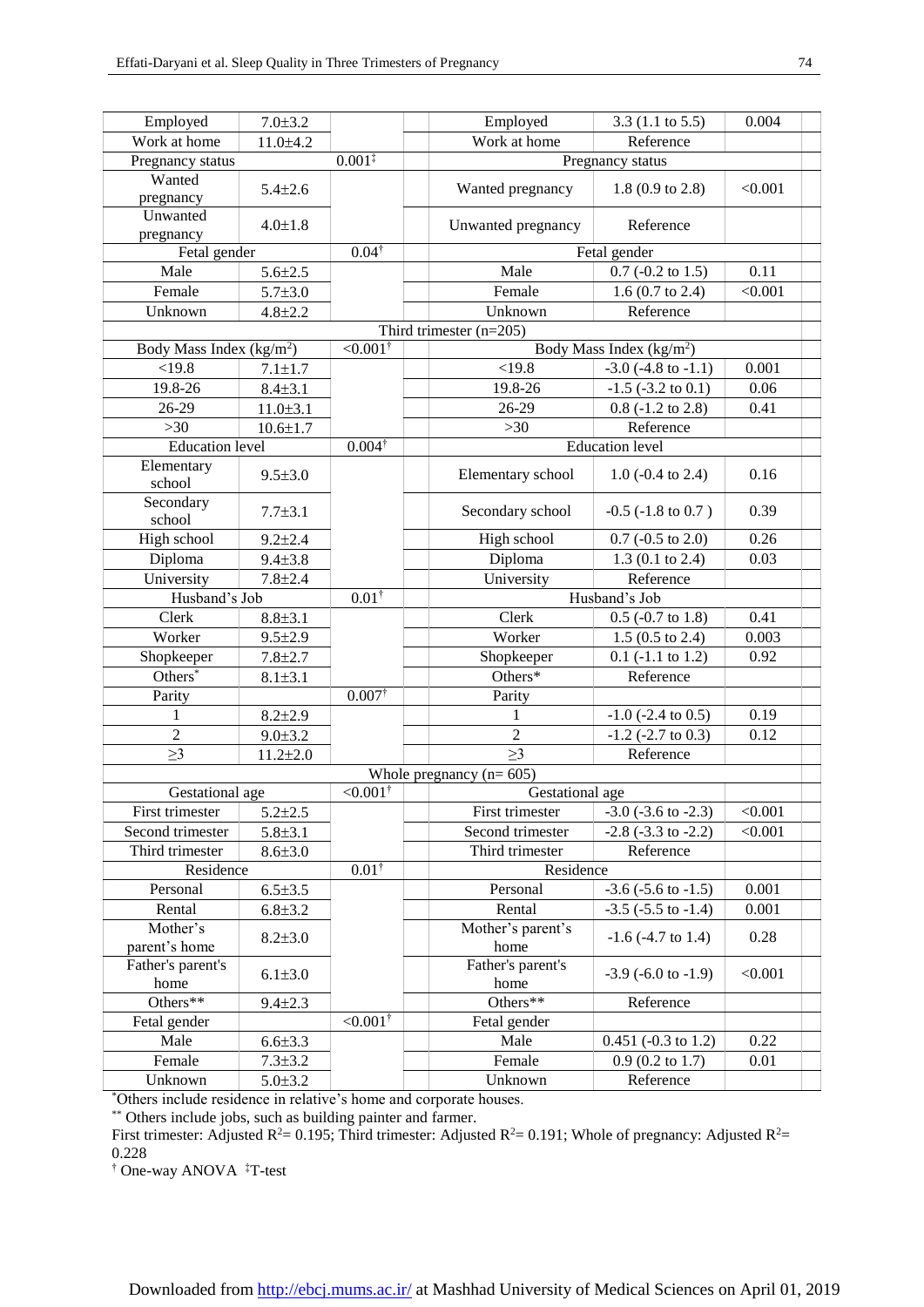multiple linear regression model by adjusting the other variables, a significant relationship was observed between the total sleep quality scores and all three variables. This association was able to predict 22.8% of sleep quality variance among pregnant women during the pregnancy (Table 2).

#### **Implications for practice**

According to the results of this study, it is concluded that women suffer from high rates of sleep disorder during pregnancy. Moreover, the factors predicting the quality of sleep in pregnant women include some variables, such as age, education level, women's and husband's job, pregnancy status, fetal gender, BMI, gestational age, and place of residence. These results may help health providers identify high-risk pregnancy for a sleep disorder and provide appropriate interventional programs for them. It seems that paying more attention to these factors and not ensuring the routine care running in health centers can improve the quality of sleep as an important factor in predicting pregnancy outcomes. Early diagnosis and treatment of sleep disorders can help reduce complications during pregnancy, increase postpartum maternal health, and improve the short-term and long-term outcomes for infants and children.

#### **Acknowledgment**

This article is extracted from a part of a research project (ethics code: ir.tbzmed.rec.1392.244). Hereby, the authors express their gratitude to the Research Deputy of Tabriz University of Medical Sciences, Tabriz, Iran, for funding. The authors would also like to sincerely thank all the pregnant women who patiently took part in this study.

#### **Conflict of Interest**

The authors declare that there is no conflict of interest.

#### **References**

- <span id="page-7-0"></span>1.Sieber S, Germann N, Barbir A, Ehlert U. Emotional well-being and predictors of birth-anxiety, self-efficacy, and psychosocial adaptation in healthy pregnant women. Acta Obstet Gynecol Scand. 2006;85(10):1200-7.
- <span id="page-7-1"></span>2.Mckee MD, Cunningham M, Jankowski KR ,Zayas L. Health-related functional status in pregnancy: relationship to depression and social support in a multi-ethnic population. Obstet Gynecol. 2001;97(6):988-93.
- <span id="page-7-2"></span>3.Lee KA. Sleep and pregnancy/postpartum. J Perinat Neonatal Nurs. [J Perinat Neonatal Nurs.](https://www.ncbi.nlm.nih.gov/pubmed/?term=Sleep+and+pregnancy%2Fpostpartum) 2007 Apr-Jun;21(2):91.
- <span id="page-7-3"></span>4.Bondad R, Abedian Z. Factors affecting sleep pattern of pregnant women in 3rd trimester. IJN. 2004;16(36):22-6.
- <span id="page-7-4"></span>5.Lee KA, Zaffke ME, McEnany G. Parity and sleep patterns during and after pregnancy. Obstet Gynecol. 2000;95(1):14-8.
- <span id="page-7-5"></span>6.Effati-Daryani F, Mohammad-Alizadeh-Charandabi S, Mirghafourvand M, Taghizadeh M, Bekhradi R, Zarei S. Effect of Lavender cream with or without footbath on sleep quality and fatigue in pregnancy and postpartum: a randomized controlled trial. Women health. 2018 May 22:1-13.
- <span id="page-7-6"></span>7.Pregnancy and sleep: National sleep foundation. Available at: [https://www.sleepfoundation.org/articles/pregnancy-and-sleep:](https://www.sleepfoundation.org/articles/pregnancy-and-sleep) Accessed July 23, 2017
- <span id="page-7-7"></span>8.Li D, Liu L, Odouli R. Presence of depressive symptoms during early pregnancy and the risk of preterm delivery: a prospective cohort study. [Hum Reprod.](https://www.ncbi.nlm.nih.gov/pubmed/?term=Presence+of+depressive+symptoms+during+early+pregnancy+and+the+risk+of+preterm+delivery%3A+a+prospective+cohort+study) 2009 Jan;24(1):146-53. doi: 10.1093/humrep/den342.
- <span id="page-7-8"></span>9.Mirghaforvand M, Mohammad-Alizadeh-Charandabi S, Zarei S, Effati-Daryani F, Sarand FS. The relationship between depression and sleep quality in Iranian pregnant women. International journal of women's health and reproduction sciences. 2017 Apr;5(2):147-52.
- <span id="page-7-9"></span>10.Sharma S, Nehra A, Sinha S, Soneja M, Sunesh K, Sreenivas V, et al. Sleep disorders in pregnancy and their association with pregnancy outcomes: a prospective observational study .Sleep Breath. 2016 Mar;20(1):87-93.
- <span id="page-7-10"></span>11.Kızılırmak A, Timur S, Kartal B. Insomnia in pregnancy and factors related to insomnia. [ScientificWorldJournal.](https://www.ncbi.nlm.nih.gov/pubmed/22623880) 2012;2012:197093.